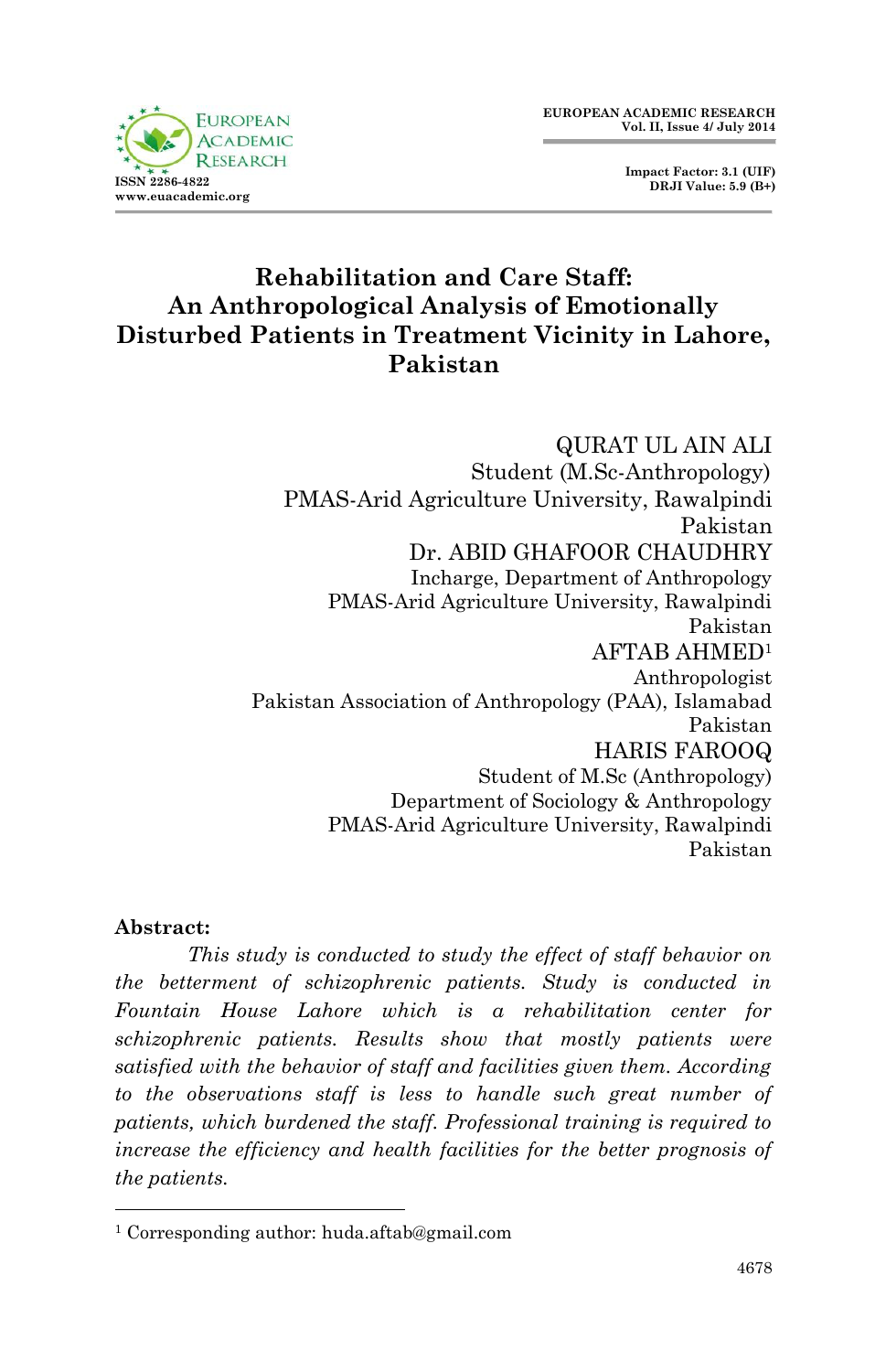**Key words:** Rehabilitation, Care Staff, Anthropological Analysis, Emotionally Disturbed Patients, Treatment Vicinity

## **Introduction**

Schizophrenia is known to be an acute mental illness that disturbs the normal day processing and participation of the patients in daily affairs. This mental illnesses epistemology according to Durand and Barlow (2006) draws its definitional roots as a combination of two Greek words for "skhizein" (split) and "phren" (mind) an associative splitting of the basic functions of the personality [1]. The awareness of this acute problem has not resulted in an over-night rather what is said that "there was great unawareness in relation to mental illness, especially schizophrenia" [2].

Anthropology is defined as a study of mankind along with his outer environment and his over time evolved survival strategies. The sub branch of Anthropology termed as Psychological Anthropology is the study of mental illnesses and problems. "The study of mental illness is an area of interest in psychological anthropology" [3].

Schizophrenia may also be called as the "cancer of mental illness" [4]. Normally it is observed that schizophrenia is mostly misinterpreted with multiple personality disorder whereas splitting of mind is totally different from multiple personality. It is the disease that split off the individual from reality, this split is either from reality or within the mind and patient thought that their feelings and thoughts and imaginations are placed in someone else or somewhere else. These thoughts distance them from reality and they split themselves off from reality by making their own world. Whereas, multiple personality is totally a different disorder in which person lives with at least two distinct personality traits within one individual [4]. "The concept of 'split mind' inspired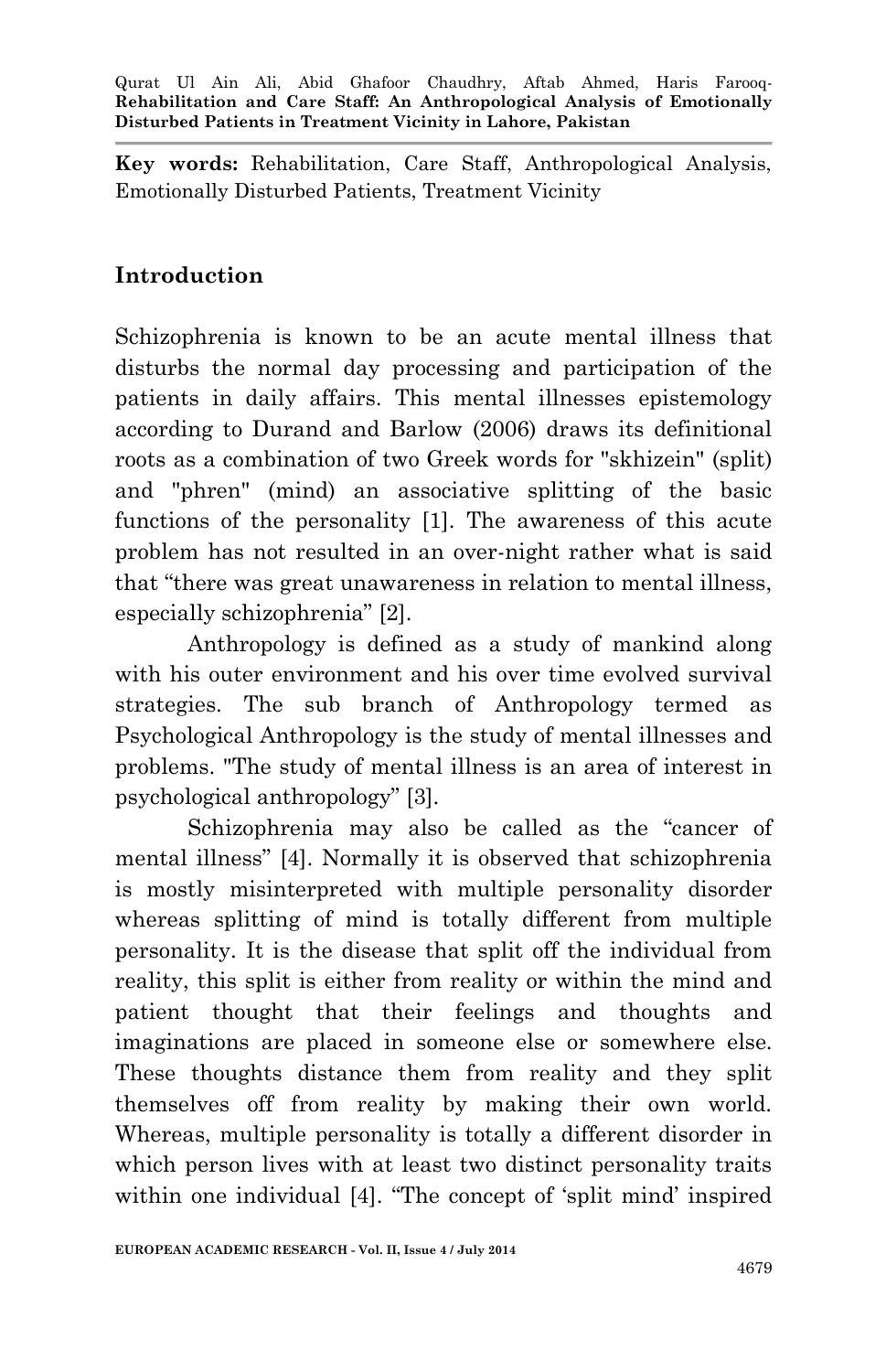the incorrect use of term schizophrenia to mean split or multiple personality" [1]. Schizophrenia is NOT the same thing as multiple personality disorder. Schizophrenia literally means "split mind," not that it's a disease of split personalities, but that individuals suffering from the disease are often split off from reality.

Schizophrenia is a disorder with "many different faces" [5] because of its diversity in symptoms and outcomes shown by these patients. It has many faces due to the diversity in the behavior and symptoms that are not necessarily shown by all those, who have been diagnosed with this disorder. Symptoms and severity varies from person to person, Austrian with his understanding that is "symptoms vary from one person to another and may also vary at different stages of the illness" due to which schizophrenia is difficult to describe [4].

Schizophrenia has many faces: paranoid type, disorganized type, even catatonic type. The primary symptoms are: delusions, hallucinations, disorganized speech, grossly disorganized or catatonic behavior, and negative symptoms, like speaking without emotional tone or having very little energy or will to do anything. "It is a devastating psychotic disorder that may involve characteristic disturbance in thinking, perception, speech, emotions, and behavior" [1].

Schizophrenia is universal and the chances of occurrence are higher in adolescence. It is unique because it mostly occurs in young adults. Male/Female have an equal tendency of developing schizophrenia but onset is earlier in males as it in twenty's just after teen age whereas, in females it's in late twenty's. "Schizophrenia typically occurs during adolescence or early adulthood". It rarely occurs after the age of thirty [6].

Schizophrenia is further divided into four subtypes. Catatonic schizophrenia (alternate immobility and excited agitation) "odd mannerisms with their bodies and faces, including grimacing" [7], Hebephrenic schizophrenia (disorganization; silly and immature emotionality), "thinking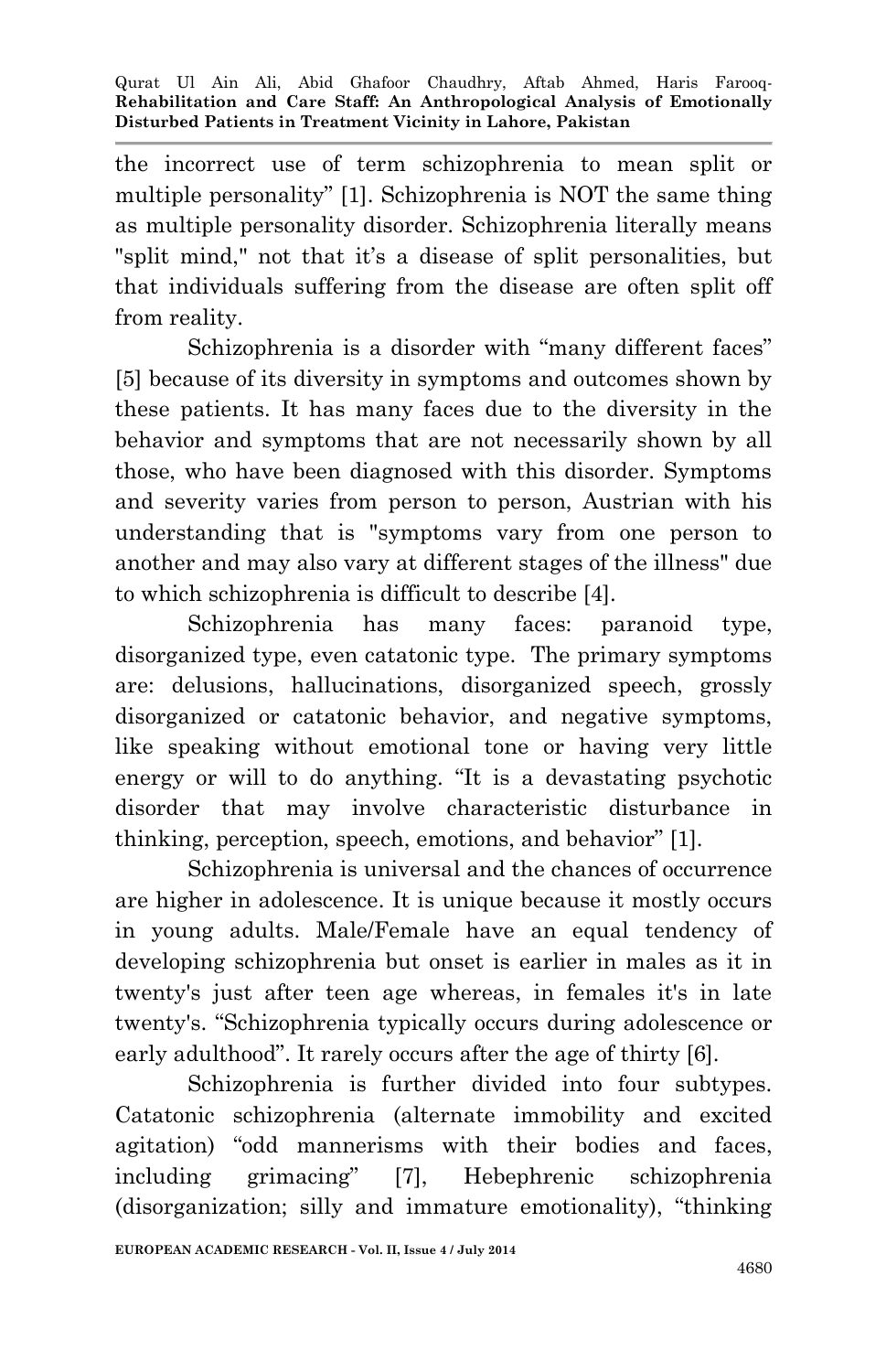disturbance and bizarre behavior represents disorganization" [8], Paranoid schizophrenia (delusion of grandeur or persecution) "involve delusions and hallucinations; speech and motor and emotional behavior are relatively intact" [1], Residual (bizarre thoughts and social withdrawal) 'display "leftover" symptoms such as negative beliefs and unusual ideas that are not fully delusional' Durand and Barlow they are in "partial remission" Oltmanns and Emery [1, 9]. Those individual who do not fit in these types are classified as having an undifferentiated type of schizophrenia.

Catatonic schizophrenia is the most chronic condition of schizophrenia. It is "relatively rare" as compare to other subtypes of schizophrenia [10]. It is one of the most curious symptoms in some individuals with schizophrenia; it involves motor dysfunctions that range from wild agitation to immobility. In catatonic schizophrenia "psychomotor abnormalities predominate" [11] and the person lies between extreme excitement and stupor condition. People suffering from this type are in a miserable condition. They may show "waxy flexibility of the limbs" or they remain in stupor condition for days, weeks or sometimes months "adopt peculiar postures for long periods" and are unable to control their movements. Prognosis in catatonic schizophrenia is very low [11].

Disorganized schizophrenia is the subtype of schizophrenia in which people show disorganized speech, behavior and flat affects. They have irrelevant talks and have no connection in their sentences while talking. They laugh or cry at inappropriate time or occasion and in a silly way. "Laughing in a silly way at the wrong times" [7]. Person with this type of schizophrenia have no or flat effects and show no facial expressions. "Disruption in their speech and behavior; show flat or inappropriate affect" [7]. They have emotionless face while talking and their response cannot be judged by their face. This subtype of schizophrenia was previously known as "hebephrenic" [12] schizophrenia.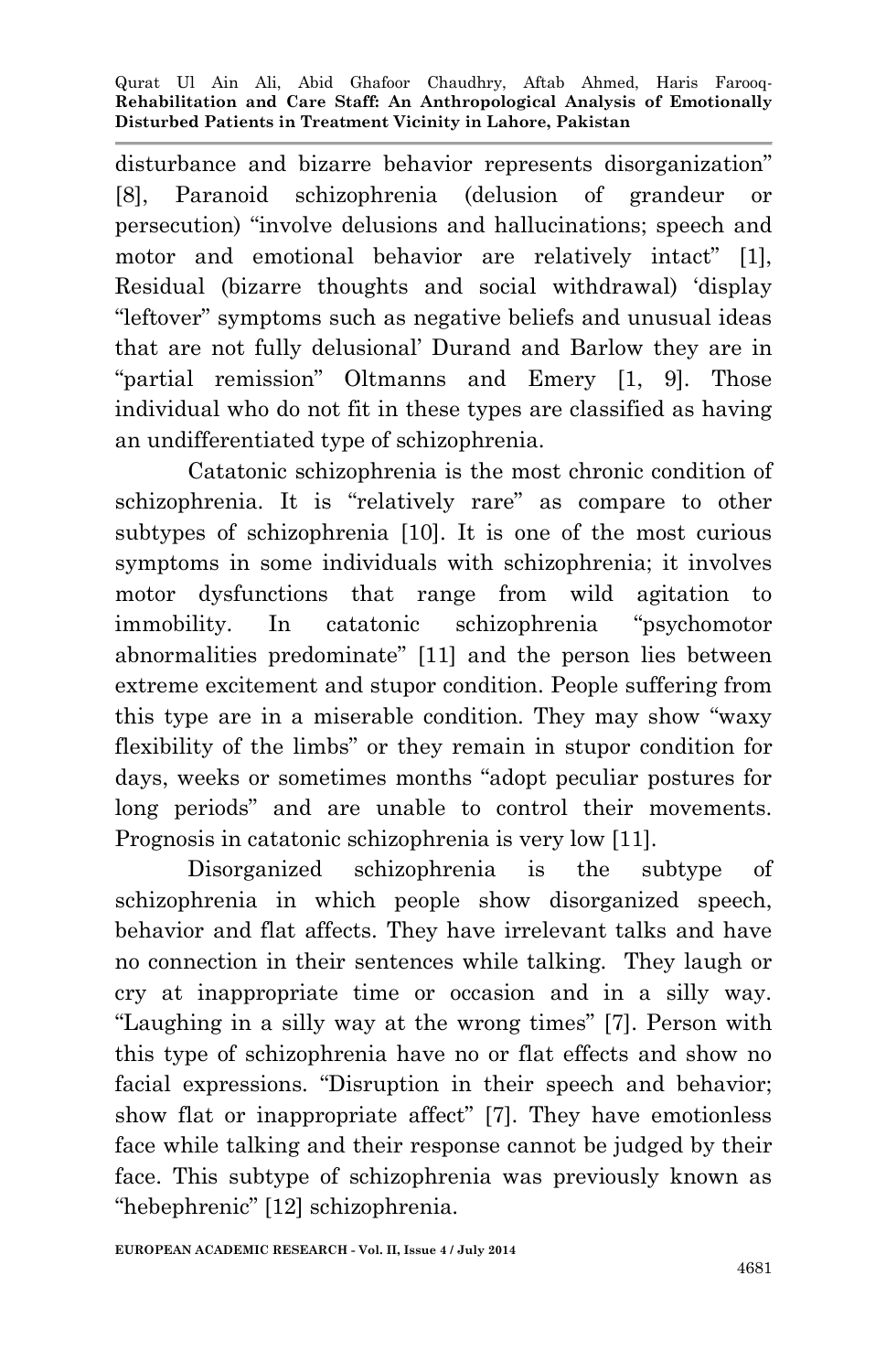Paranoid schizophrenia is the type of schizophrenia includes hallucinations "experiencing a sensation in the absence of an external stimulus" [11] and delusions "misinterpretation of reality" [1] but their cognitive skills and affects are relatively unimpaired. In paranoid schizophrenia the most promising delusions are delusion of grandiosity and delusion of persecution. "Prominent symptoms in the paranoid type are systematic delusions with persecutory or grandiose content" [9]. In delusion of grandiosity people think they are famous and important. In delusion of persecution person becomes suspicious about his family, friends and other people that they are going to hurt him. Common delusion in the people with schizophrenia is that others are "out to get them" [1]. In auditory hallucination person start hearing voices and in visual hallucination people tend to visualize individuals, scenarios that do not exist in reality. Usually auditory and visual hallucinations are reported by the patients who lie in this subtype of schizophrenia.

Residual schizophrenia is the subtype of schizophrenia which shows the symptoms of social withdrawal, bizarre thoughts, inactivity and flat affect, conversation with a person suffering from residual schizophrenia is frustrating. People suffering from residual type of schizophrenia have had at least one episode of schizophrenia but no longer show major symptoms of schizophrenia. "Patients who no longer meet the criteria for active phase symptoms but nevertheless demonstrate continued signs of negative symptoms" [9]. Prognosis in residual schizophrenia is better in relation to other subtypes "better functioning before and after episode of schizophrenia than people diagnosed with other subtypes" [13] because it includes mild symptoms "no longer manifest major symptoms" [1] of schizophrenia. This type of the disorder is considered as " [4].

Undifferentiated type of schizophrenia includes people who are diagnosed having schizophrenia but do not fall in any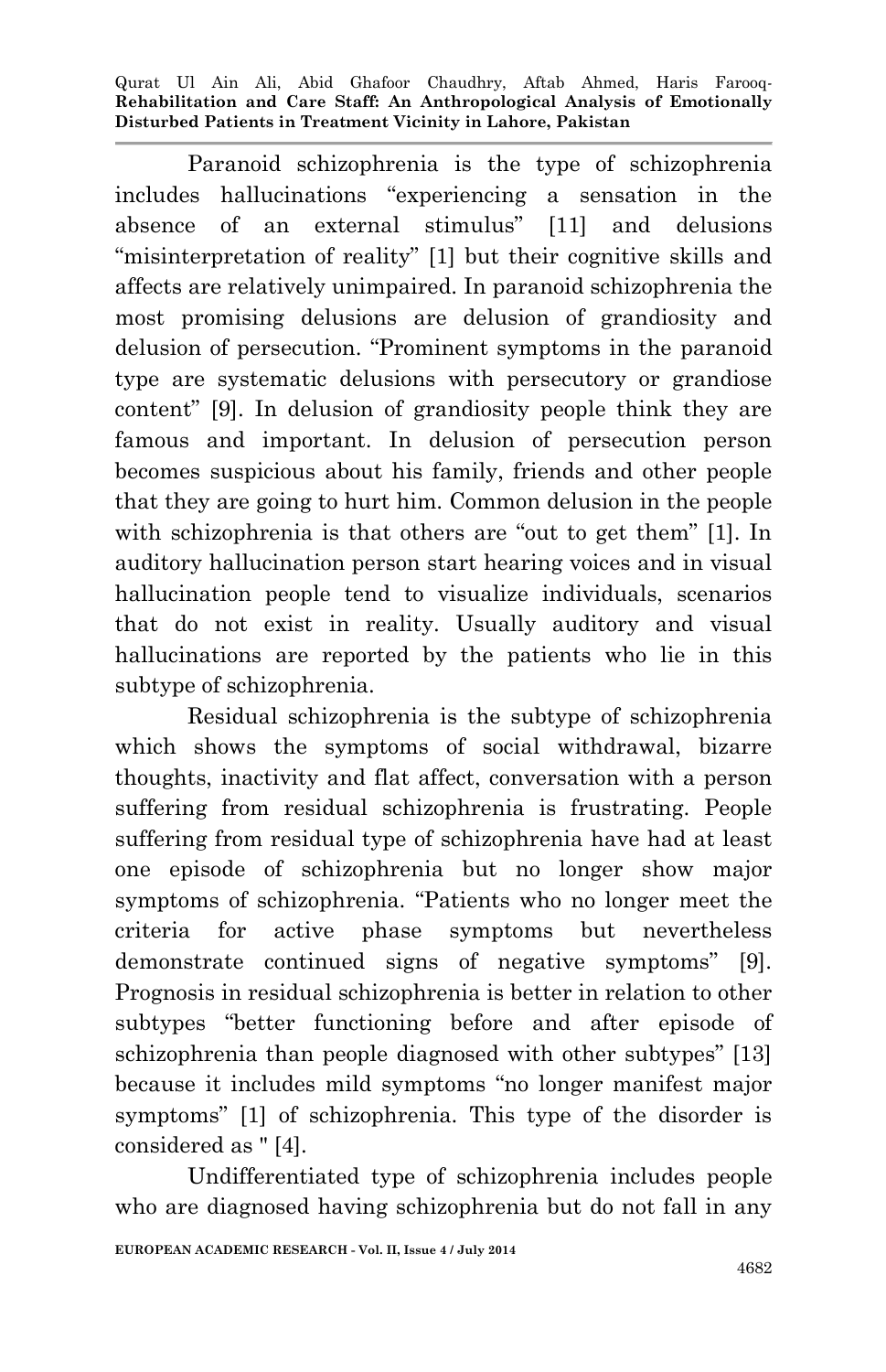specific subtype "display prominent psychotic symptoms and either meet the criteria for several subtypes" Oltmanns and Emery (2012) like they may show delusional thoughts, flat affect, and negative beliefs but at the same time showing symptoms of disorganized speech [9]. "Major symptoms of schizophrenia but do not meet the criteria for paranoid, disorganized, or catatonic types" [1].

#### **Material and Methods**

Study is conducted in Fountain House Lahore. Research was started in the month of October, 2013 and end in February, 2014. Data is driven through socio-economic census forms and interview guides from a selective sample of 100 respondents. For ethical consideration of research every respondent was fully informed about the research objective before to start the interview. Then after taking their verbal consent data gathered. SPSS was utilized for data entry and analysis.

### **RESULTS and DISCUSSION**

#### **Table # 1**

| Question                              | Response | Total $(n=100)$ |
|---------------------------------------|----------|-----------------|
| <b>Friendly staff behavior</b>        | Yes      | 85              |
|                                       | No       | 15              |
| Cooperative behavior of the staff     | Yes      | 84              |
|                                       | No       | 16              |
| Sympathetic staff behavior            | Yes      | 56              |
|                                       | No       | 44              |
| Taking pity upon patients             | Yes      | 35              |
|                                       | No       | 65              |
| Carelessness of the staff             | Yes      | 25              |
|                                       | No       | 75              |
| Strict behavior of staff faced by the | Yes      | 29              |
| patients                              | No       | 71              |
|                                       |          |                 |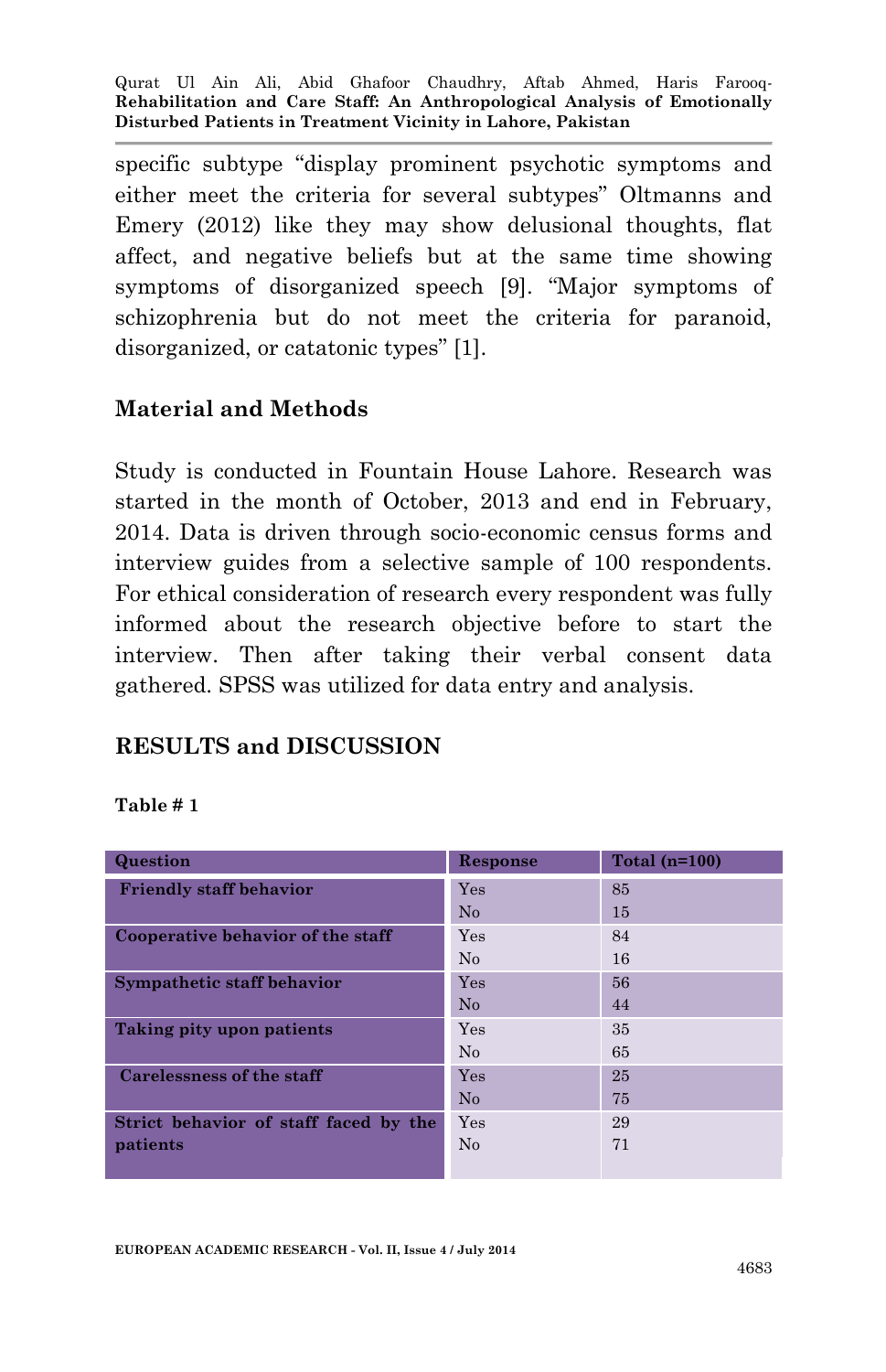|           |  |  |  | Table # 2: Betterment of the patient according to the psychologists |
|-----------|--|--|--|---------------------------------------------------------------------|
| $(n=100)$ |  |  |  |                                                                     |

| Gender | <b>Stable</b> | Un-stable |
|--------|---------------|-----------|
| Male   | 57            | 19<br>10  |
| Female | 20            |           |

As concluded by the research 85 patients agreed that staff behavior was indeed friendly, whereas only 15 patients disagreed about the behavior of staff being friendly. Staff behavior is very casual and open with the patients as they enjoy music therapy and sing songs. They sit together make jokes and tittles tattle together. Few reluctant patients feels that staff is not friendly and force them out of their comfort zone. Results further explored that demands of patients were fulfilled as agreed by majority of 84 patients, whereas 16 patients struggled hard for their demands such as telephonic conversation with their family.

The research concluded about the staff to be cooperative. Majority responded that staff is very cooperative as psychologist make sure that they have telephonic conversation with their family once in a week. Further staff arranges different activities for patients. Positive reinforcement is given for their active participation as token (chocolates and sweets) and those who were more towards betterment and wanted to leave, they may be discharged on basis of performance and behavior.

According to many authors "operant conditioning paradigm facilitates the learning of the relationship among events in the environment. This type of learning enables us to develop working ideas about the world that allow us to make appropriate judgments." Positive reinforcement and punishment are the types of operant conditioning which plays a vital role in shaping the behavior of a person [14, 15].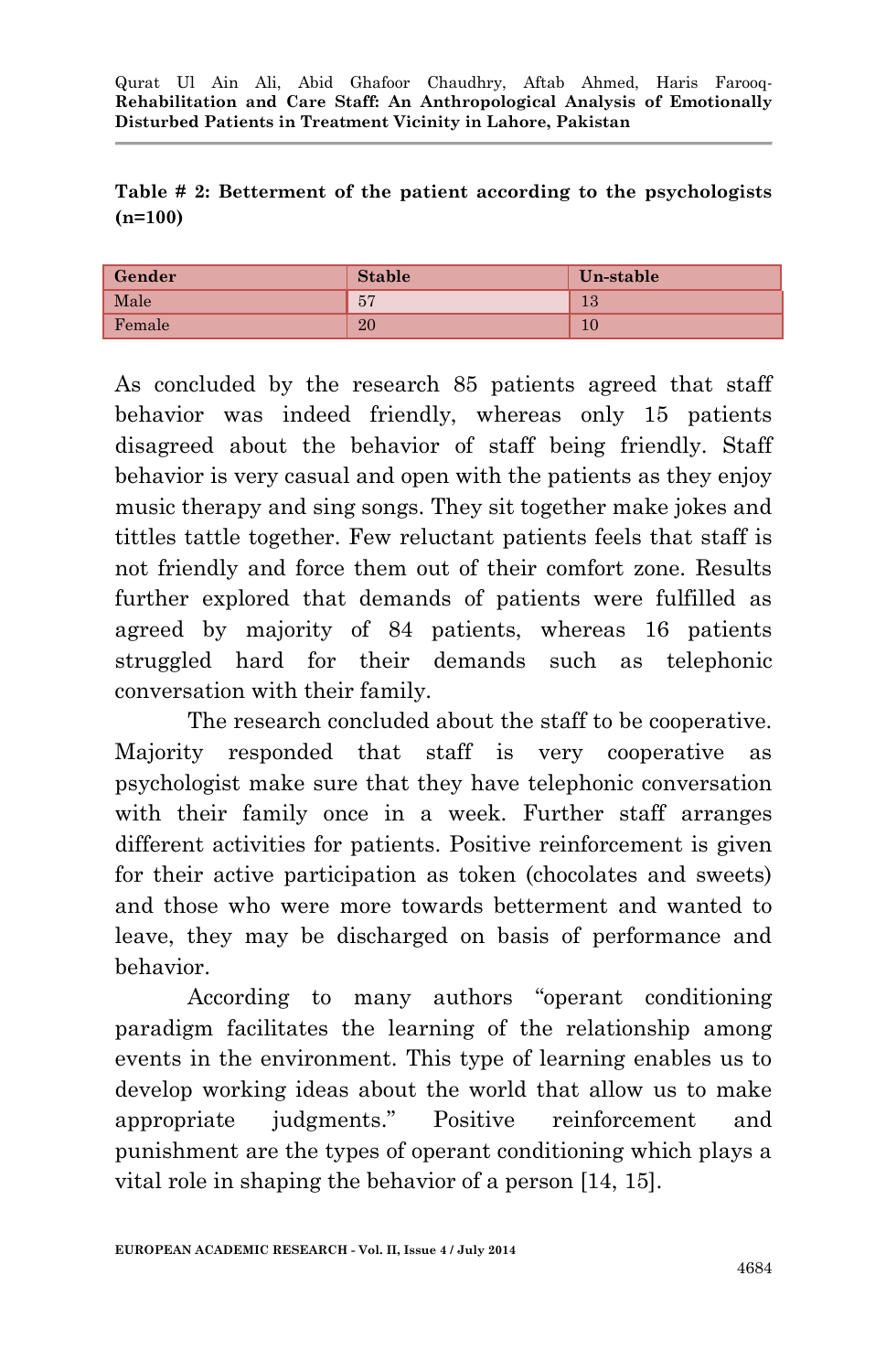Among 100, 65 patients concluded that staff members just performed their duty and show no pity upon them because they were performing their duties and are just concerned to what they are paid for. But 35 patients felt that staff felt pity for their condition and situation they were passing through.

Some respondents say that staff shows compassion with them. While the other respondents claimed that the staff remains unconcerned and inattentive. 56 members felt staff was sympathetic with them because patients were away from their family and alone here, secondly because of their mental illness. While 44 patients felt no emotional attachment showed by the staff as staff was too busy and have to deal with a lot of things.

Most of the participants were satisfied with the sympathetic behavior of staff and the positive attitude has been observed. But half of the participants were not satisfied with the behavior of the staff as they claimed that the staff behavior is inattentive, incautious and negligent. Staff was not careless according to 75 patients whereas 25 patients disagreed with this statement.

Participants in minority reported that staff is careless because they have no insight of their mental illness whereas majority of the participants claimed that staff is careful because they have and realizes that staff behavior is for the "improvement of their mental health" [16]. Similarly 71 patients have no complain from staff behavior as being strict whereas 29 members feel that they were being treated rudely or humiliated by the staff.

Some participants reported that the staff is strict and rigid while the others claimed that the staff is soft spoken, kind and sympathetic. The lazy patients does not like if the psychologists advice them to do work to bring them back to normal life like a normal person. According to the results of table 2, 77 members were stable, 57 males and 20 females. 23 patients were un-stable 13 males and 10 females.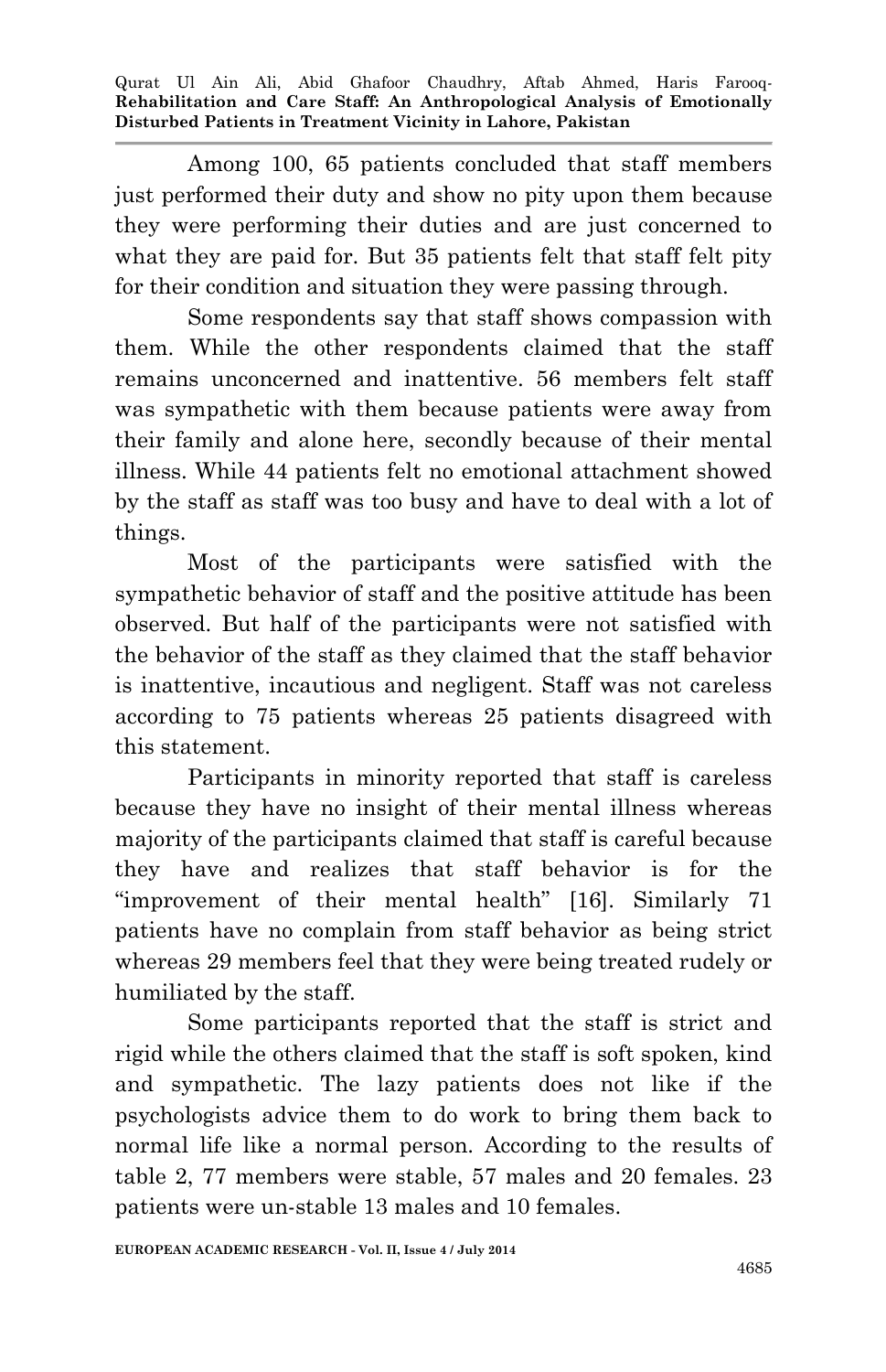According to psychologists view majority of the participants were stable whereas very few were considered as unstable. Criteria of stability and un-stability depended upon patient's behavior, degree of attention required, and medical attention. Those who were hyper, irritating, and talkative and require more attention were considered as un-stable. The staff in the female ward was females who had extreme work load, which increased the conflicts among the patients and the staff. More females were considered unstable due to the given conditions. There is no "standard regarding discharge criteria for the patient with a psychiatric" issue [17]. Discharge and readmission based on family decision, sometimes staff is involved along with the family in decision making.

Negative feedback has its own reasons. Firstly patients have irritating behavior which forced them to lose care taker's temper. Secondly patients argue about telephonic conversation. In this complain, the family members do not attend the call from Fountain House number because patient pressurize to take them back home. Other complaint of being ignored, but they misbehave with the caretakers and other members.

Positive feedback leads to show the compromising behavior of the patients as they know they have to live here with these people hence staff is not interfering in their matter. Those who are lazy were not asked to do anything. They get food and other necessities of survival without doing anything.

The staff of the Fountain House was not enough for the ascending number of patients. Furthermore psychologists have a lot of burden because they have to conduct group therapy; individual therapy and paper work like file maintenance and daily report of patient's stability. Most of the times internees visit and they share the work load of the psychologists by conducting individual, group therapy and even file work.

Caretakers take cares the diet of the patient by advising them to take their meal accordingly, as some of the patients suffering from diarrhea, food poisoning and fever. They take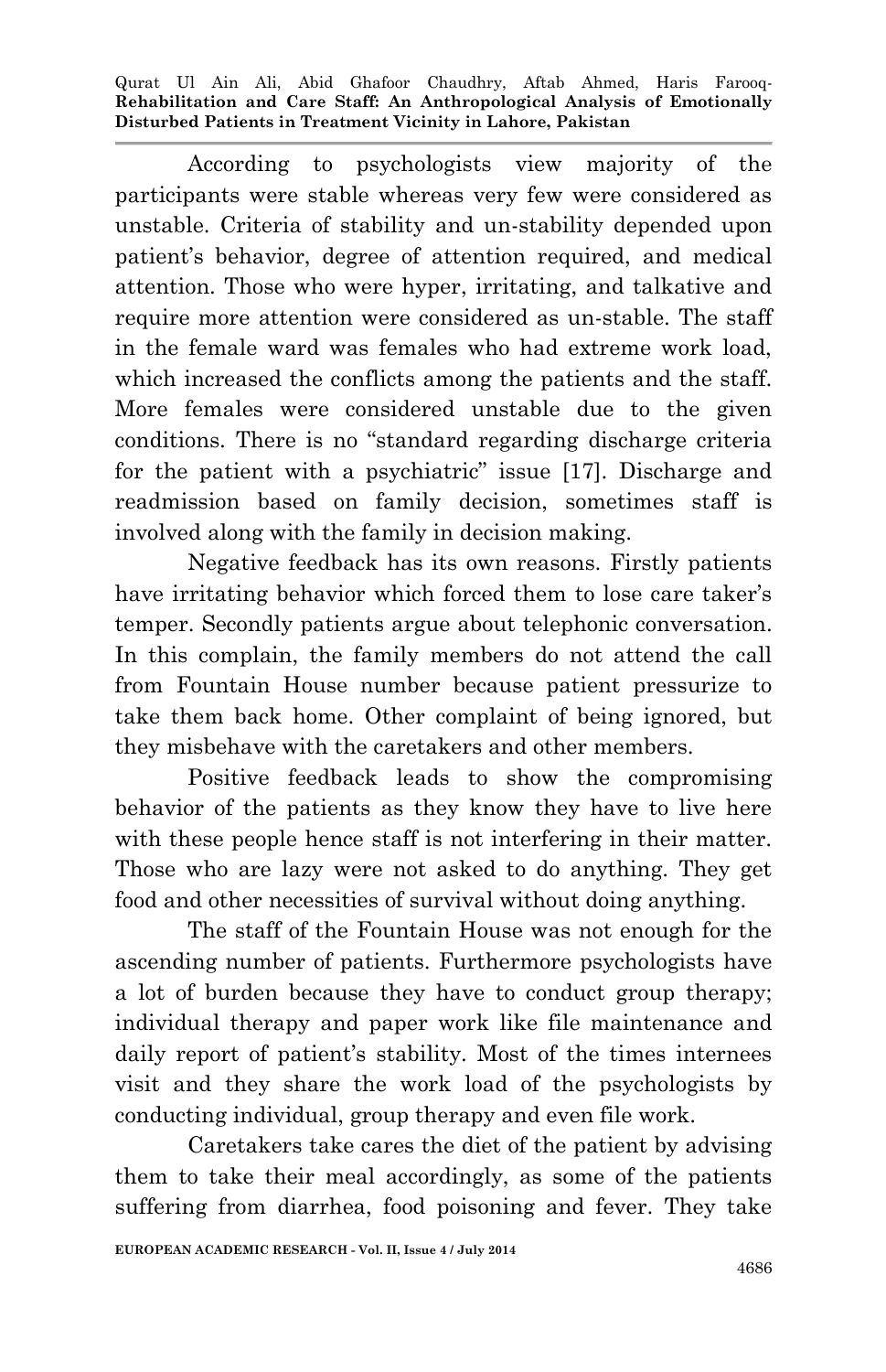cares their physical appearance as well; like patients have to take bath, cut their nails, change their clothes etc. Caretakers pay special attention to the medicine schedule of the patients.

Care takers sometimes become verbally abusive due to pressure of work and patients irritating behavior. They have to face pressure from the psychologist as well. They have to complete the work immediately within the given time. Within short time they have to manage a lot of things. Those who have been working for years, they have found many patients with the same disease. It may be possible that they have lost their interest due to this monotonous routine.

Due to lack of knowledge and professional training care takers are unable to deal with the emergency situations. New admission of a patient is avoided in the evening due to the un availability of Professional staff. . Mostly incidents like patient jumped from stairs, fight between patients, health problem occurs in the evening because there were only attendants no psychiatrist and psychologist in the house. Care givers were appointed without any educational preparation and professional training in psychiatric patients care, but were given three months training after appointment as a care giver in Fountain House. "Non-psychiatric physicians commonly perceived themselves as lacking knowledge, skills and expertise to provide appropriate care and treatment to psychiatric patients [18-21].

Due to large number of patient's attendants, psychologists and psychiatrists are unable to give special attention to every patient. Patients are far from their families and feel lonely, they miss their family and wanted to have telephonic conversation daily which is not possible to treat each patient individually and it is difficult for them to understand the situation, they keep on asking their psychologist to contact their family. Continuous demanding behavior from the members irritates the psychologists due to which they become abusive and sometimes even shout and ignore them. Sometimes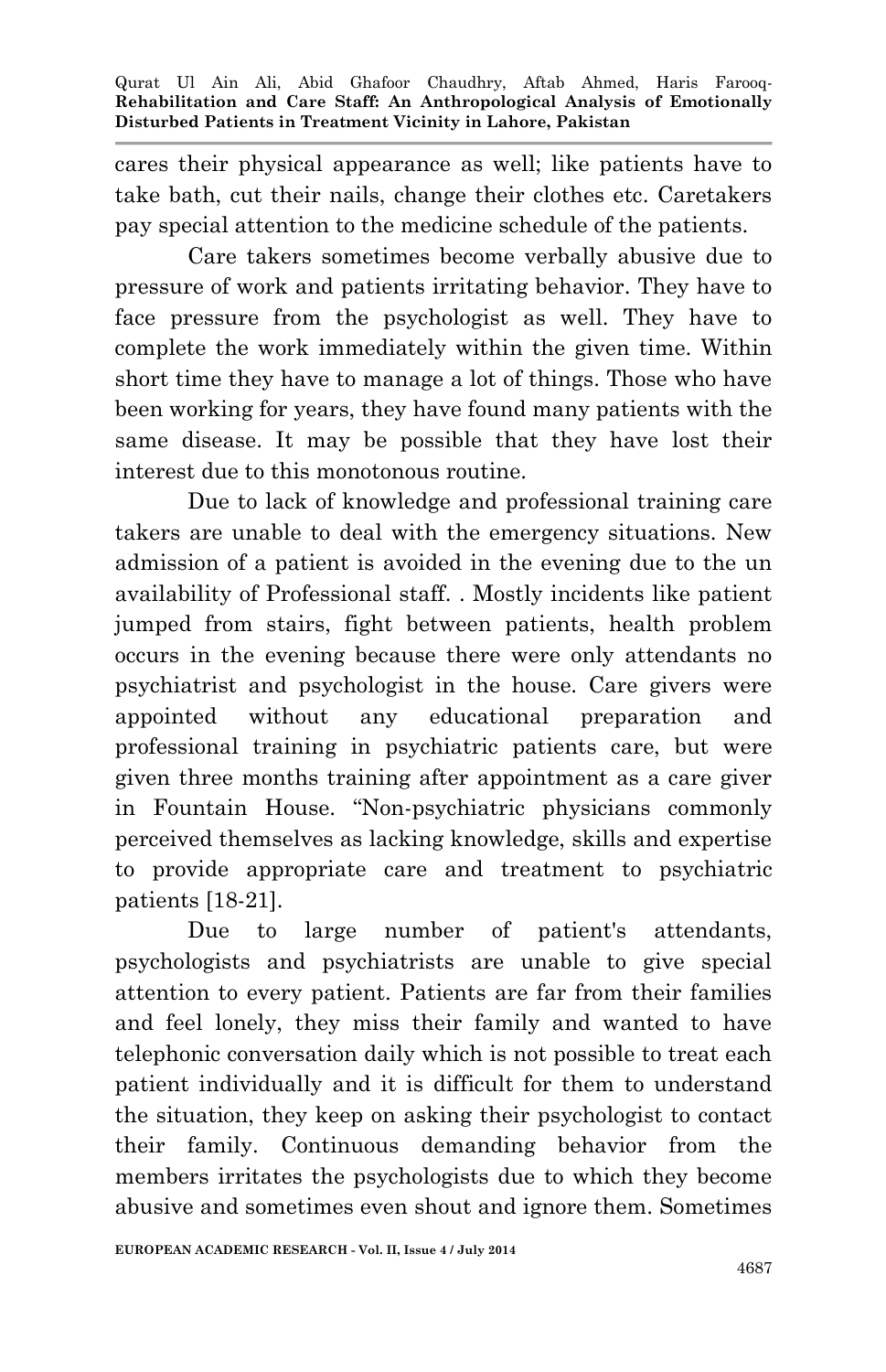other patients have to face "aggression and violence" from the staff as the result of their mood swings due to misbehave of other patients [22]. Psychiatrist visit the territory once in a week and it is not possible for them to give attention to each patient individually.

### **BIBLIOGRAPHY**

- American Psychiatric Association. 2000. *Diagnostic and statistical manual of mental disorders.* 4th ed. (Text Revision). Washington, DC: Author. [7]
- Andreasen, N. C. 2001. *Brave New Brain: Conquering Mental Illness in the Era of the Genome*. New York: Oxford University Press. [5]
- Austrian, S. G. 2000. *Development Theories Through The Life Cycle: Mental disorders, medications, and clinical social work*. 2nd Ed. New York: Columbia University Press. [4]
- Bouton, M. E., Mineka, S., and Barlow, D. H. 2001. "A modern learning- theory perspective on the etiology of panic disorder." *Psychological Review* 108: 4-32. [14]
- Carr, A. 2001. *Abnormal Psychology*. Psychology Press. USA. 108 pp. [11]
- Clarke, D.E., Hughes, L., Brown, A.M., and Motluk, L. 2005. "Psychiatric emergency nurses in the emergency department: the success of the Winnipeg, Canada, experience." *Journal of Emergency Nursing* 31(4):351- 356. [18]
- Dickerson, F., Tenhula, W., and Green-Paden, L. 2005. "The token economy for schizophrenia: Review of the literature and recommendations for future research." *Schizophrenia Research* 75: 405–416. [21]
- Durand, V. M. and D. H. Barlow. 2006. *Essentials of Abnormal Psychology*. 4th Ed. Wadsworth U.S.: Thomson. 471-480. G-6. [1]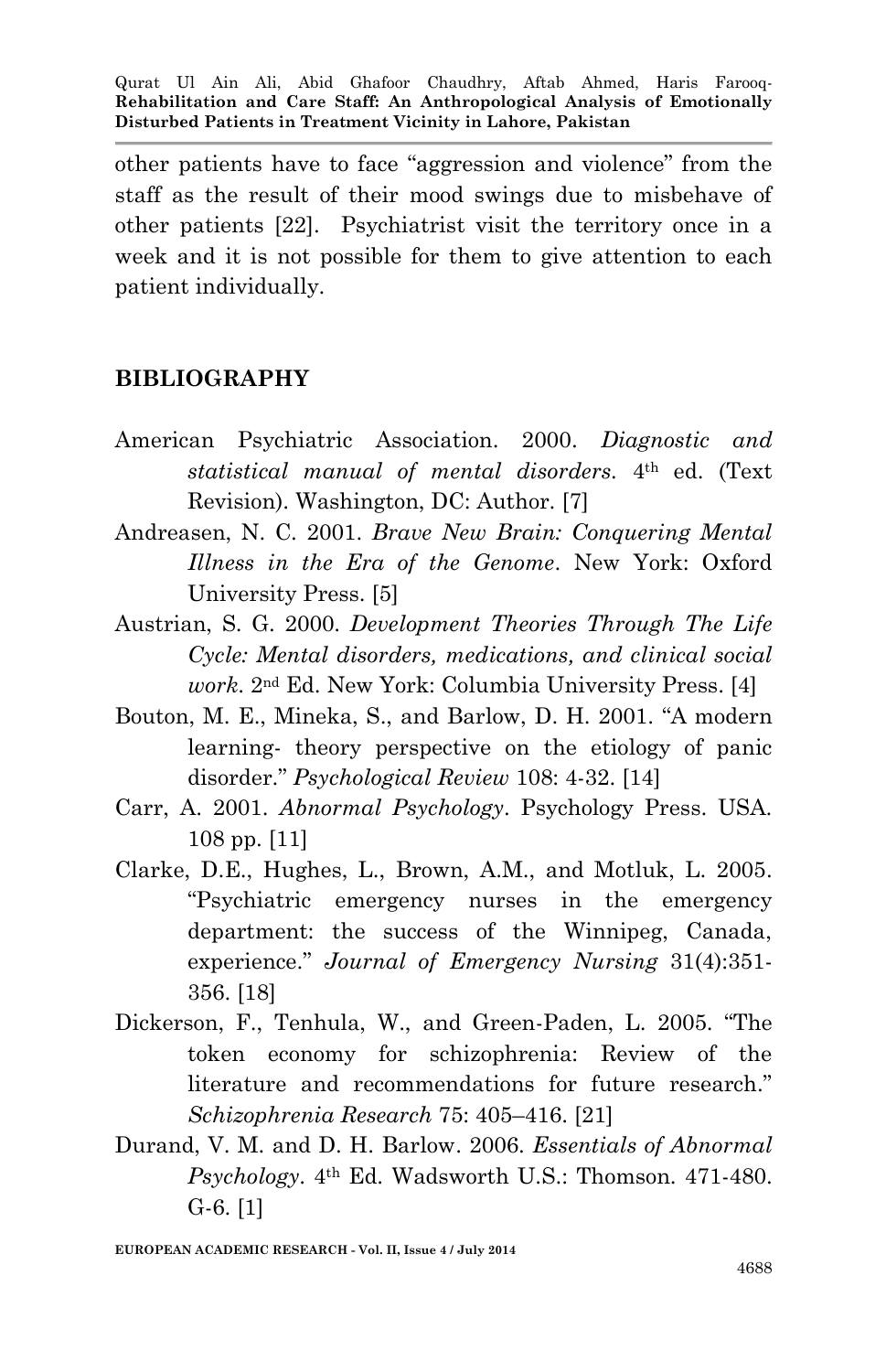- Gordon, J.T. 2012. "Emergency department junior medical staff's knowledge, skills and confidence with psychiatric patients: a survey." *The Psychiatrist* 36:186-188. doi:10.1192/pb.bp.111.035188 [19]
- Hardy-Bayle, M. C., Safari, Y., and Passerieux, C. 2003. "The cognitive basis of disorganization symptomatology in schizophrenia and its clinical correlates: toward a pathogenetic approach to disorganization." *Schizophrenia Bulletin* 29: 459-471. [12]
- Ho, B. C., Black, D. W., and Andreasen, N. C. 2003. "Schizophrenia and other psychotic disorders." In *Textbook of clinical psychiatry*, edited by R.E. Hales & S. C. Yudofsky, 379-438. 4th ed. Washington DC: American Psychiatric Publishing. [13]
- Kerrison, S.A. and Chapman, R. 2007. "What general emergency nurses want to know about mental health patients presenting to their emergency department." *Accident and Emergency Nursing* 15(1):48-55. [20]
- Magliano L., Fiorillo A., De Rosa C., Malangone C., and Maj M. 2004. "Beliefs about schizophrenia in Italy: a comparative nationwide survey of the general public, mental health professionals and patients' relatives." *Canadian Journal of Psychiatry* 49: 323–331. [2]
- McGlashan, T. H. and Fenton, W. S. 1991. "Classical subtypes for schizophrenia: Literature review for DSM-IV." *Schizophrenia Bulletin* 17: 609-623. [10]
- Mineka, S. and Zinbarg, R. E. 1996. "Conditioning and ethological models of anxiety disorders: Stress-indynamic-context anxiety models." In *Perspectives on anxiety, panic and fear (The 43rd Annual Nebraska Symposium on Motivation).* edited by D. A. Hope, 135- 210. Lincoln: Nebraska University Press. [15]
- Morrison, E.E. 1992b. "A hierarchy of aggressive and violent behaviors in psychiatric inpatients." *Hospital & Community Psychiatry* 43(5): 505-506. [22]